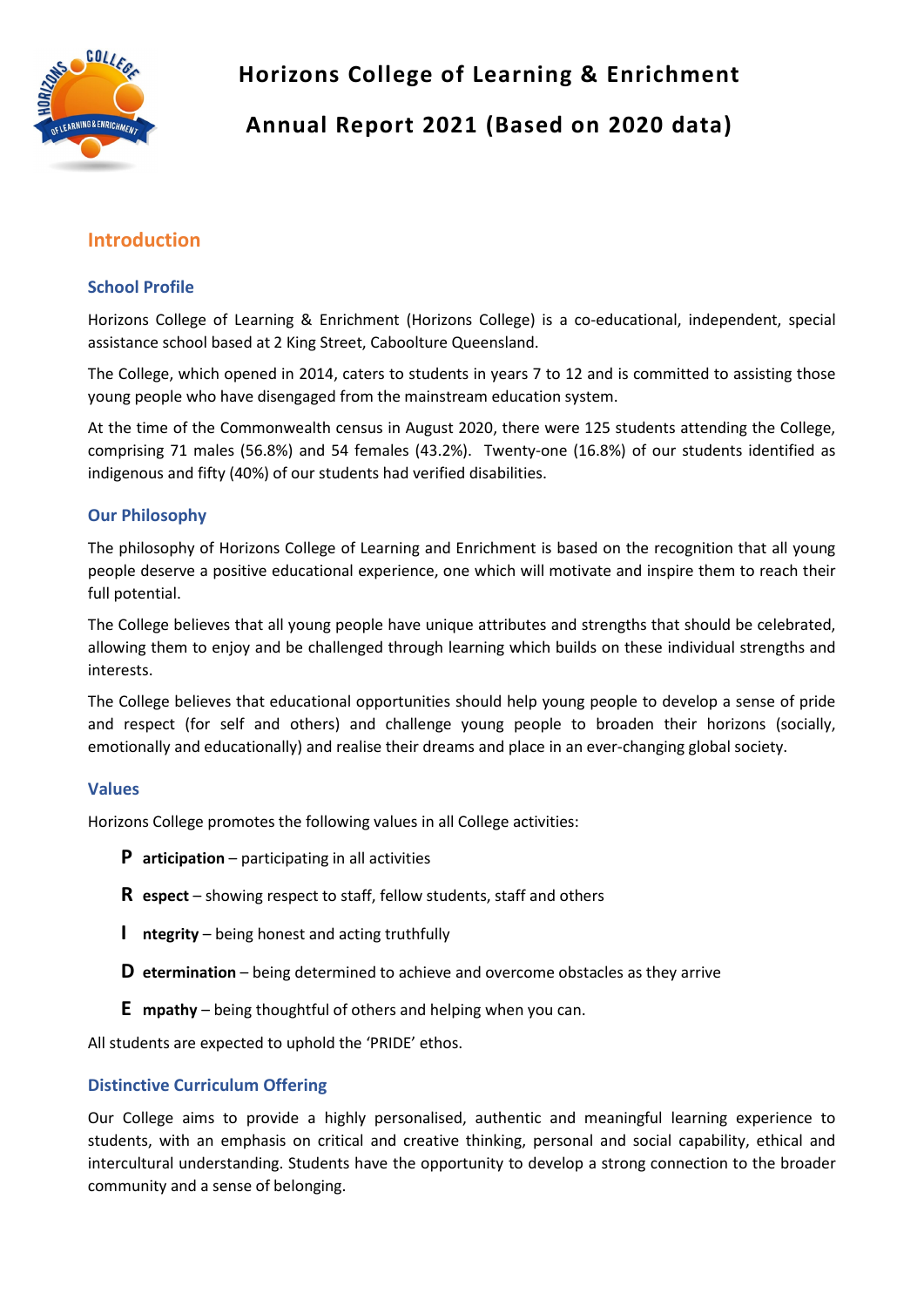Our approved curriculum model is a mix of school-developed programs, the Australian Curriculum, Queensland Curriculum and Assessment Authority (QCAA) syllabuses and accredited Vocational Education and Training.

We have a strong link to our related entity, **Worklinks Qld Ltd**, which is a registered training organisation, and which coordinates vocational education courses and work experience placements for Horizons College students.

### **Years 7 to 9**

In 2020, students in years 7 to 9 studied Mathematics, English, Humanities and Social Science (HASS)/ Science, Information and Communication Technology (ICT), and Music, Art and Drama (MAD).

Students also had the opportunity to undertake elective courses in Art Projects, Automotive, Cooking, Enterprise Projects, Gardening, Hair and Beauty, and Industrial Technology.

Each week, students in years 7 to 9 participated in a variety of recreational activities as part of the ACE program. These activities included swimming, boxing, fishing and bush walking.

#### **Year 10**

Students in Year 10 studied Mathematics, English, HASS/Science and Sport or Art as well as undertaking two to three of the following elective courses:

- Administration Services (Certificate II in Business *and* Certificate II in Customer Engagement)
- Art, Photography and New Media (Certificate I *and* Certificate II in Visual Arts)
- Building Services (Certificates I and II in Construction *and* Certificate II in Horticulture)
- Certificate II in Active Volunteering
- Certificate II in Automotive Vocational Preparation
- Certificate II in Visual Arts
- Independent Living Skills Course Nutrition and Wellbeing

## **Years 11 and 12**

In order to meet the literacy and numeracy requirements of the Queensland Certificate of Education (QCE), students in years 11 and 12 were required to undertake one of the following learning options:

- Essential English *and* Essential Mathematics
- Certificate II in Skills for Work
- QCAA Short Courses in Literacy *and* Numeracy

The elective subjects available to senior students in 2020 included:

- Art, Photography and New Media (Certificate I *and* Certificate II in Visual Art)
- Building Services (Certificate I and II in Construction Pathways *and* Certificate II in Horticulture)
- Certificate II in Active Volunteering
- Certificate II in Automotive Vocational Preparation
- Certificate II in Horticulture
- Certificate II in Hospitality
- Certificate II in Retail Services
- Certificate II in Salon Practices
- Certificate II in Tyre Fitting
- Certificate II in Visual Arts
- Certificate III in Business
- Certificate III in Early Childhood Education and Care
- Certificate III in Information, Digital Media and Technology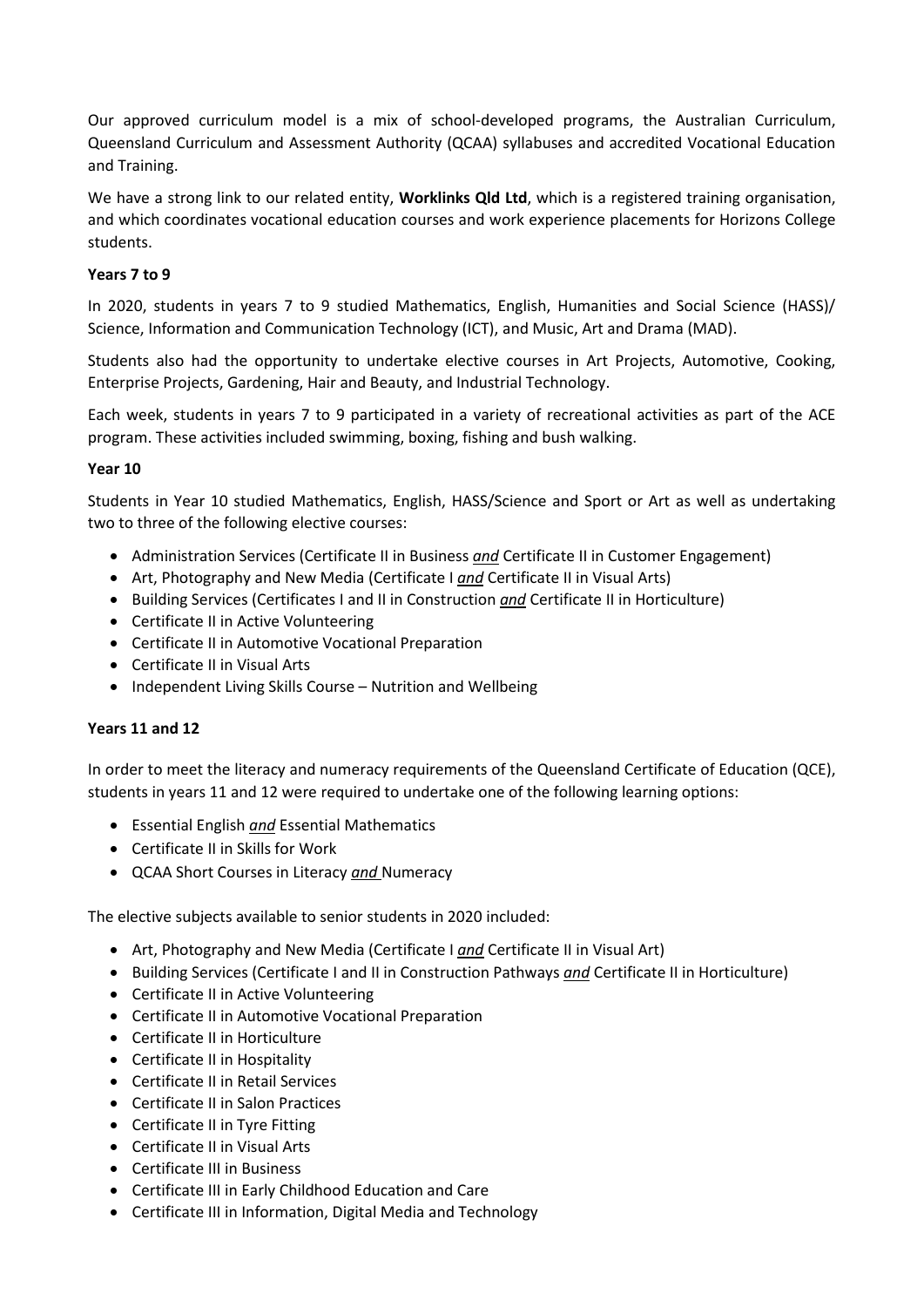#### **Work Experience**

All students at Horizons College have the opportunity to undertake structured workplace learning in industries of their choice. Students in years 10, 11 and 12 undertake a number of one-week blocks of work experience during their senior schooling years.

The COVID-19 pandemic meant that work experience opportunities were not available for most of 2020 however, our year 11 students were fortunate enough to undertake a weeklong placement in Term 4. We received very positive feedback from both our students and their host employers.

## **Social and Emotional Support**

Horizons College recognizes that some of our students require help with social and emotional issues, and we employ Student Support Officers (SSOs), qualified youth workers, who work one-on-one with students who may need their help.

Our SSOs are at the College every day and are involved in all day-to-day College activities. We provide additional professional development opportunities for our Teaching staff to enable them to gain skills in dealing with difficult behavior and challenging social situations.

We want our students to enjoy their time at school and feel that they belong. We have a 'rec room' where students are provided with breakfast and lunch at first break. Here the students are free to socialise during break times and enjoy each other's company, play table tennis, listen to music or read a book. We also have a 'lunch' club for those students who want quiet activities e.g. board games, arts and crafts.

We do not tolerate bullying and aim for all our students to feel secure when at school. We teach our students skills to increase their self-esteem and build their resilience. We deal with bullying incidents quickly and any issues are dealt with directly by the Principal.

## **Key Student Outcomes**

## **Attendance**

#### **Average student attendance rate (%) for the whole school:**

The average attendance rate for the whole school as a percentage in 2020 was **93.8%** up from 89% in 2019.

#### **Average student attendance rate (%) for each year level:**

| Year Level | Average Attendance Rate |
|------------|-------------------------|
| 7          | 94.6%                   |
| 8          | 91.2%                   |
| 9          | 89.8%                   |
| 10         | 96.7%                   |
| 11         | 94.6%                   |
| 12         | 93.4%                   |

Given many of our students have barriers to engaging with education, we are always striving to improve attendance rates.

#### **Management of Attendance**

Each morning students are greeted at the front gate by our Student Support Officers and their attendance is recorded. We use an SMS service to alert parents/carers when a student is absent or late to school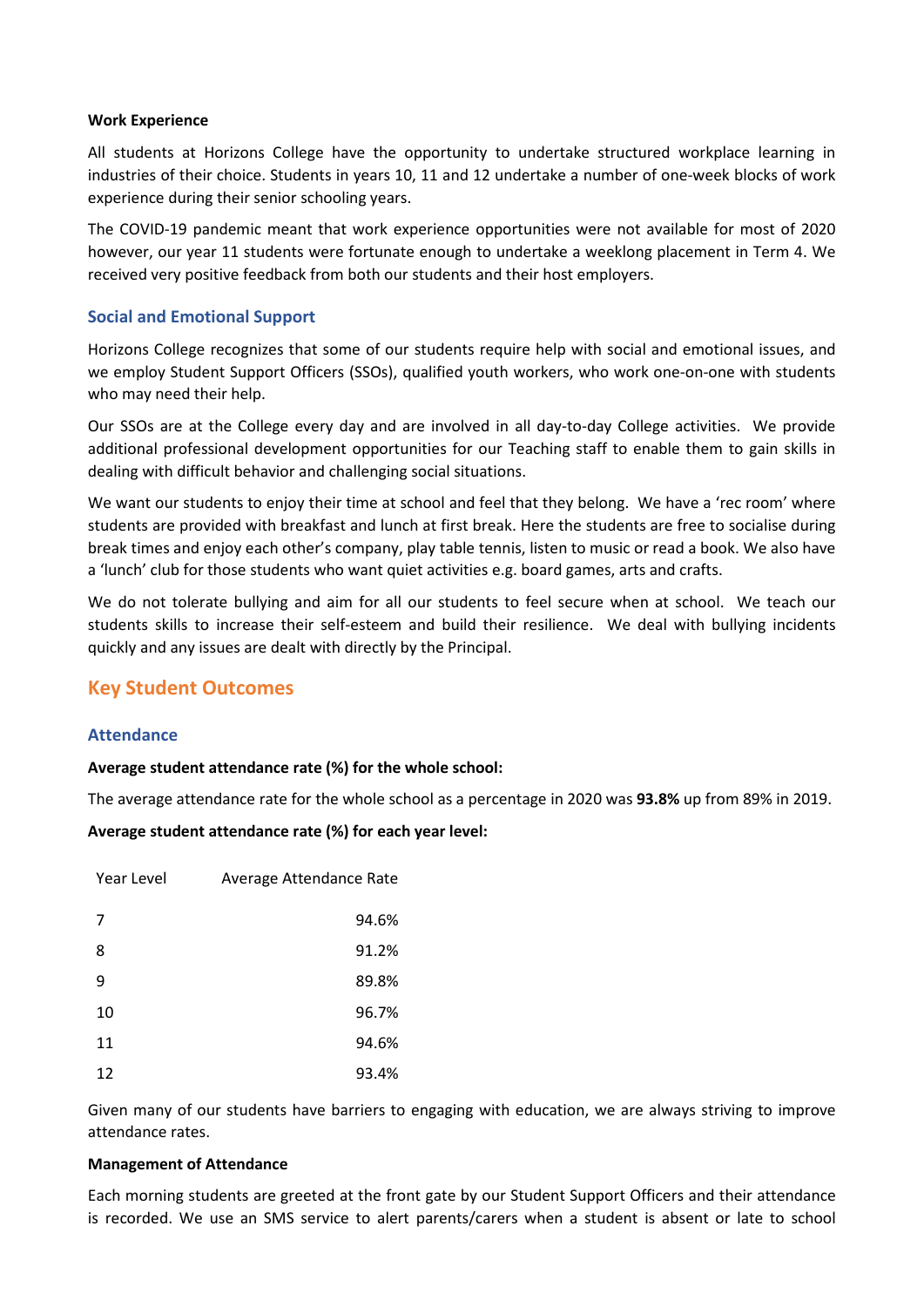without explanation. We seek to have written evidence of all reasons for absence, which we record in our student management system.

Attendance rolls are also marked at the beginning of each lesson throughout the day. Teachers notify Student Services of any students who have not arrived to their classes and the student's whereabouts is ascertained.

The Principal/Deputy Principal, or their nominated delegate, regularly review student attendance and contact parents/carers where patterns of non-attendance are identified. Actions include phone calls, parent/carer and student meetings and attendance warning letters. Where possible, the college supports students to attend by assisting families to overcome the barriers that may be impacting attendance.

The college takes a positive approach to improving attendance by regularly recognizing and rewarding the students for their good attendance.

Depending on the circumstances, poor attendance may result in enrolment being cancelled.

#### **NAPLAN results for 2020**

Education ministers made the decision to cancel NAPLAN in 2020 due to the COVID-19 pandemic. This means our students in Years 7 and 9 in 2020 did not undertake the assessment in 2020 and will not do a 'catch-up' test in 2021. Those in Years 7 and 9 in 2021 will sit the NAPLAN assessments. 

#### **Apparent retention rate Year 10 to 12**

Of the forty students enrolled in year 10 at the end of 2018, nine of those (22.5%) graduated year 12 in 2020. The eight other year 12 graduates enrolled at Horizons College during years 11 and 12.

#### **Year 12 Outcomes**

| Number of students who received a Senior Education Profile (SEP)                                   |             |
|----------------------------------------------------------------------------------------------------|-------------|
| Number of students awarded a Queensland Certificate of Education (QCE)                             | 8           |
| Number of students awarded a Queensland Certificate of Individual Achievement (QCIA)               | 1           |
| Number of students awarded an International Baccalaureate Diploma (IBD)                            | 0           |
| Number of students receiving a Senior Statement only                                               | 8           |
| Number of students awarded one or more VET qualifications                                          | 16          |
| Number of students who are completing/completed a school-based apprenticeship or traineeship (SAT) | 0           |
| Number of students awarded a VET qualification:                                                    |             |
| Certificate I                                                                                      | 9           |
| Certificate II                                                                                     | 15          |
| Certificate III                                                                                    | 1           |
| Certificate IV                                                                                     | $\mathbf 0$ |
| Diploma                                                                                            | $\mathbf 0$ |
| <b>Advanced Diploma</b>                                                                            | 0           |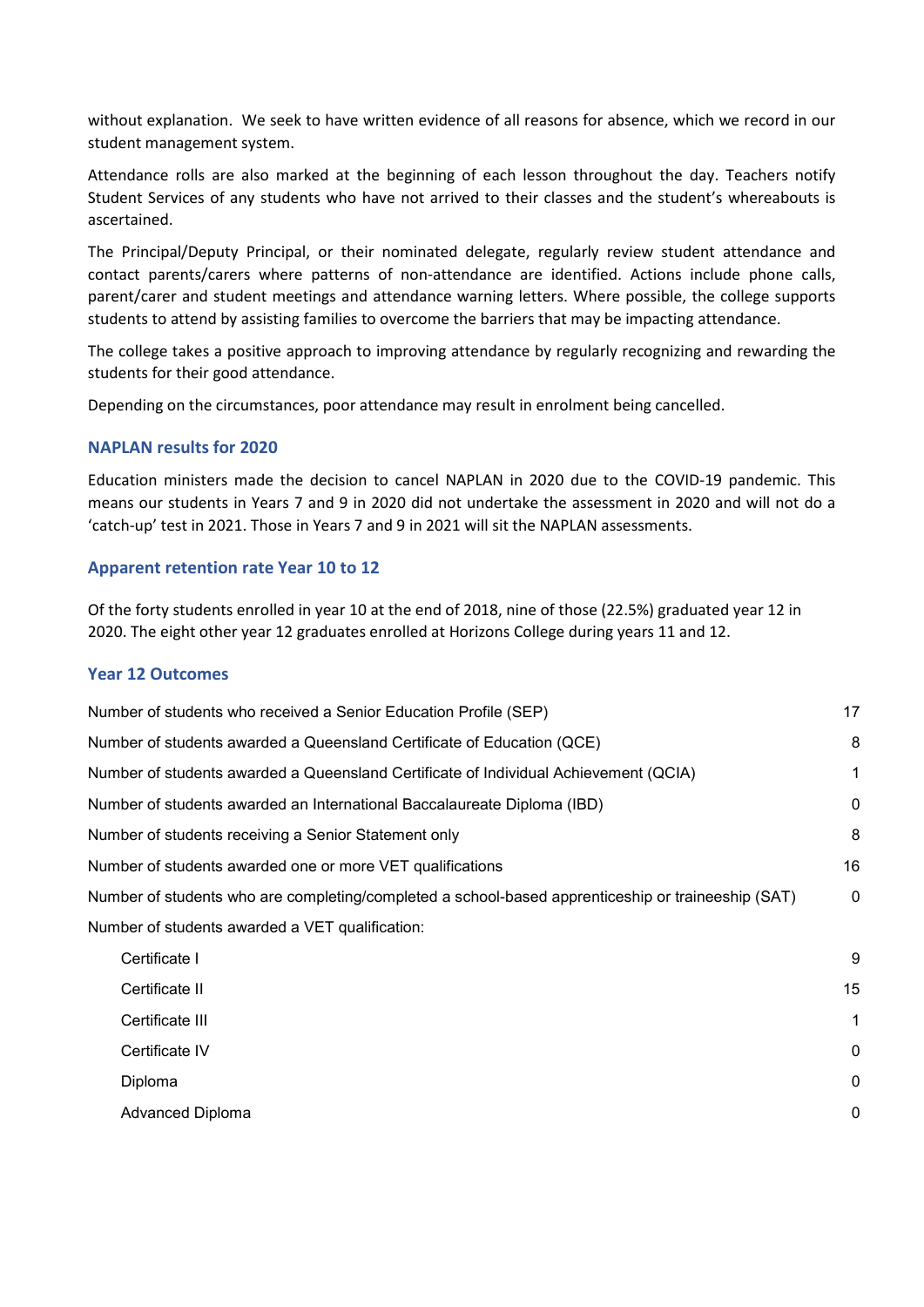## **Student Satisfaction with the School**





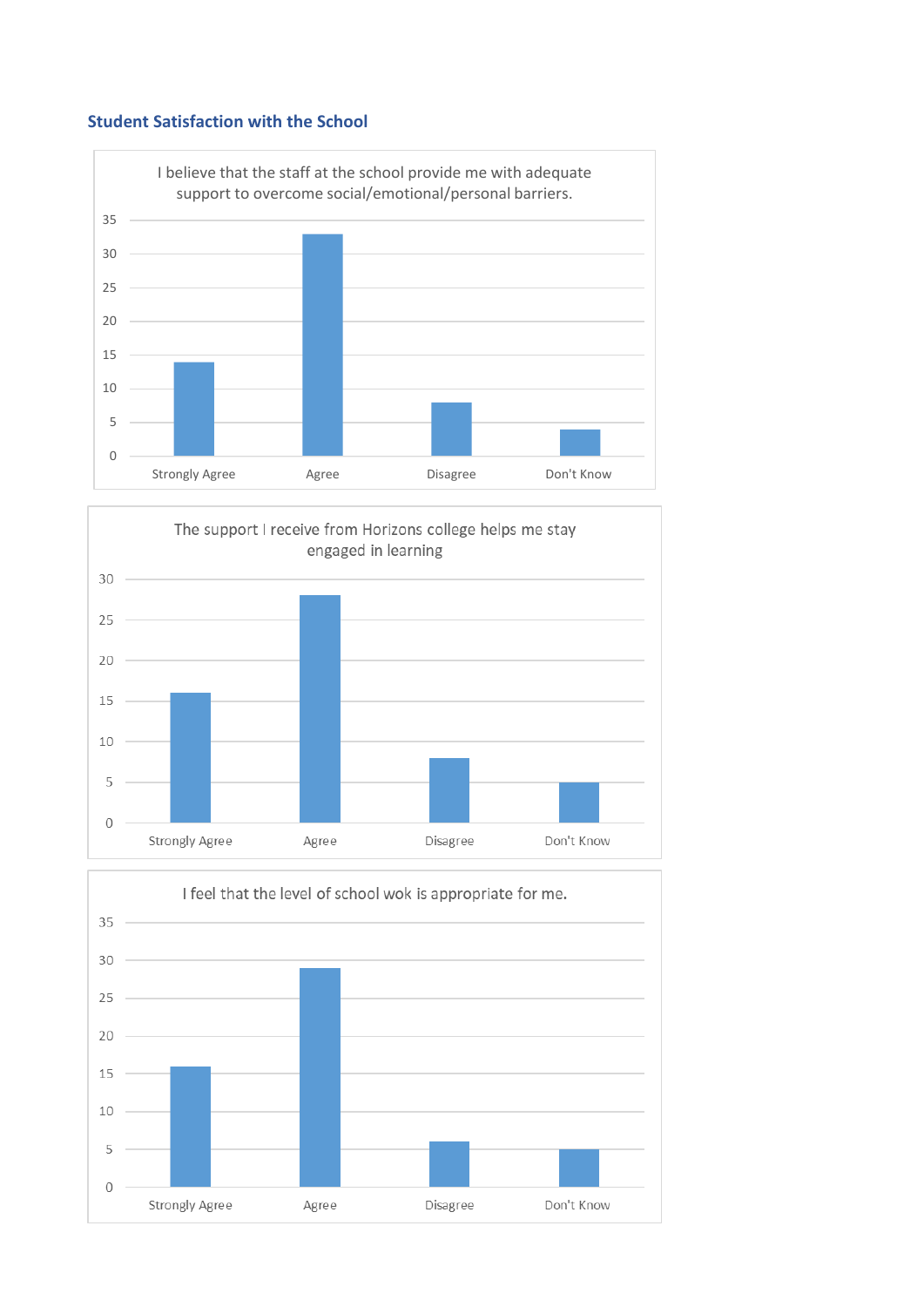#### **Parent/Carer Involvement**

Parents and carers are closely involved in their students' educational experience at Horizons. An open invitation is given to all parents and caregivers to attend the College at any time to discuss the progress of students and to raise any concerns. Parents and carers are regularly invited to attend celebratory events at the college and are encouraged to contact the Principal directly with any suggestions or concerns. We consider our students' education to be a shared responsibility between the College staff and the parents/carers.

## **Our Staff**

Horizons College employed the following staff as at December 2020:

- Teaching Staff
	- -13 full time and two (2) part time Teachers (including the Principal)
- Student Support Staff
	- -Seven (7) full time Student Support Officers (qualified youth workers)
	- -Two (2) full time Vocational Trainer and Assessors
	- -Four (4) casual Tutors
	- -One (1) casual School Support Officer (Hospitality)
- Administration Staff
	- Two (2) full time and two (2) part time

#### **Teachers' Participation in Professional Development in 2020**

#### **Teacher Participation in Paid Professional Development**

| <b>Activity</b>                                                             | <b>Teachers</b> |
|-----------------------------------------------------------------------------|-----------------|
| Cert III in Information, Digital Media and T                                | 1               |
| Cert IV in Design                                                           | 1               |
| Cert IV in TAE                                                              | 3               |
| Cert IV in Workplace Health and Safety                                      | 1               |
| TAEASS502 Design and develop assessment tools                               | 1               |
| Mindful Collective Training – Managing Anxiety in the Classroom             | 15              |
| First Aid                                                                   | 15              |
| Total number of teachers participating in at least one activity in the year | 15              |
|                                                                             |                 |

Other informal PD occurred regularly throughout the year.

| <b>Expenditure on Paid Professional Development</b>                                      |          |  |
|------------------------------------------------------------------------------------------|----------|--|
| Total number of teachers employed in 2020                                                | 15       |  |
| The total funds expended on teacher professional development in 2020                     | \$20,432 |  |
| Average expenditure on PD per Teacher                                                    | \$1,362  |  |
| Proportion of teaching staff involved in professional development activities during 2020 | 100%     |  |